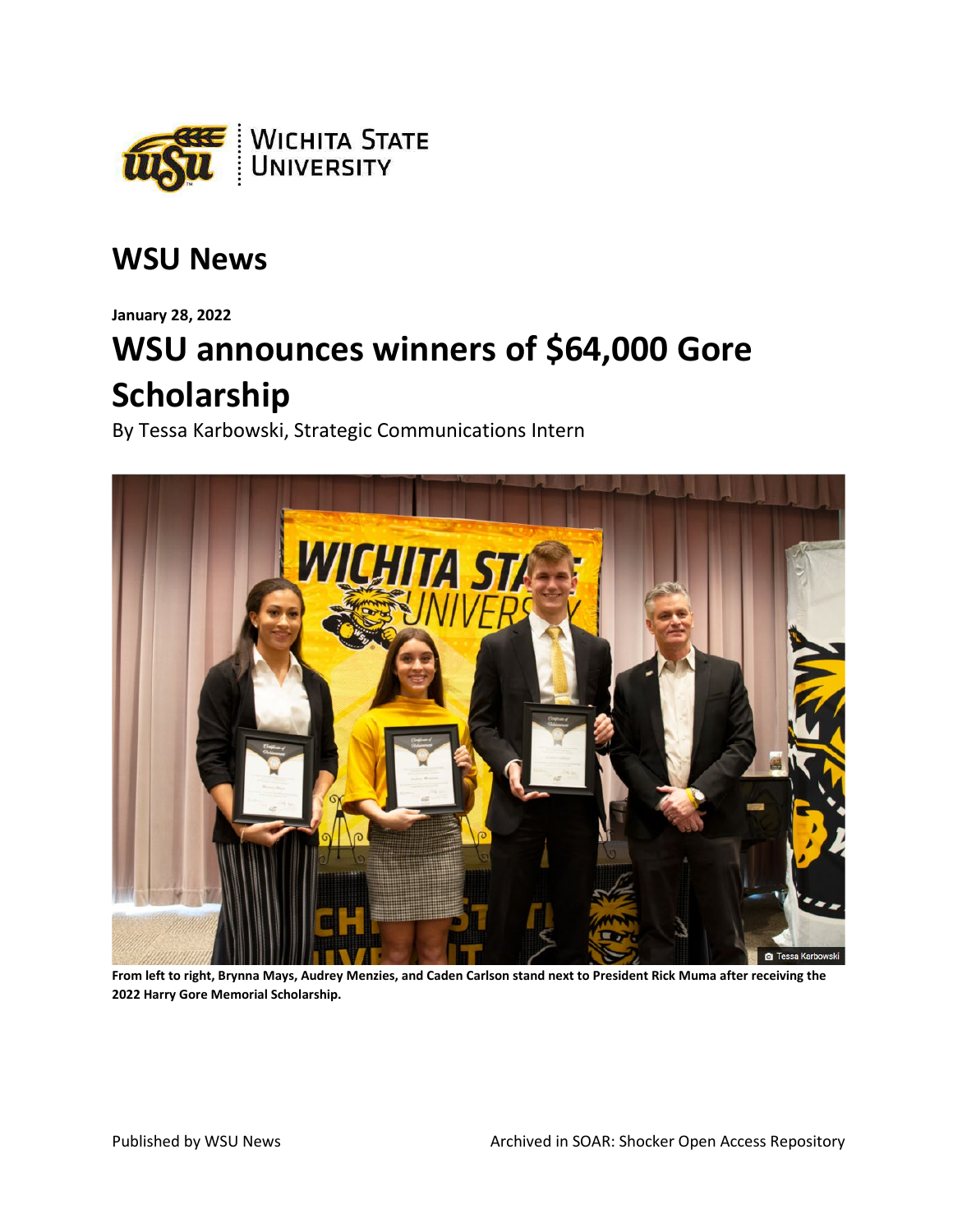Wichita State University has selected the 2022 recipients of the Harry Gore Memorial Scholarships. Each student will receive a \$64,000 scholarship to attend WSU in fall 2022.

- Caden Carlson, Aurora High School in Aurora, Nebraska
- Brynna Mays, Topeka West High School
- Audrey Menzies, Piper High School in Kansas City, Kansas

The students competed in the Distinguished Scholarship Invitational in November, with more than 400 total students participating. To be invited to compete in the invitational, students had to have a 27 or higher ACT score, or a 3.5 or higher GPA, or rank in the top 10%of their class. Once invited, students completed an application, including essays, and competed in an on-campus leadership competition.

As with Gore Scholars before them, the three recipients this year are involved in their schools and communities and plan to do the same at Wichita State University.

### **Caden Carlson, from Aurora High school in Aurora, Nebraska**

Caden is planning to study aerospace engineering. He served as the state secretary and state vice president for the Nebraska chapter of Future Business Leaders of America and president of National Honors Society. He worked extensively in robotics as team lead for Youth Engaged in Tech and Innovation where he took fourth place in nationals. He won state championship in football and was state runner-up in pole vault. He is owner and operator Carlson CA.

Chad Johnson, CEO of Grain Weevil Corporation where Caden interns, said "Caden has all the makings of a servant leader. His unselfish attitude brings out the best in each and every team member. And when it counts, he will step up without needing to take the credit."

Lois Hixson, Caden's high school business teacher and advisor in FBLA, said, "Caden's natural communication skills and ability to share his energy, enthusiasm and practical knowledge will enable him to be an impactful leader and team member. His ability to dream about the 'what if?' is complimented by his curiosity and strong work ethic."

#### **Brynna Mays, from Topeka West High School**

Brynna plans to study pre-physical therapy. She plays tenor saxophone and is section leader for the varsity band at her high school. She is the executive vice president of Topeka's West's Student Council. She also participates in softball as first baseman for Topeka West Softball and the club softball team. She is a member in several organizations such as Link Crew, National Honor Society, Future Health Professionals Association and Spirit Club.

Christine Steinkuehler, gifted facilitator at Topeka West High School, said, "Brynna will be a leader at WSU because she is thoughtful. She thinks through the details, possible scenarios, and weighs her options. Brynna takes on a challenge and doesn't look back; she only looks forward."